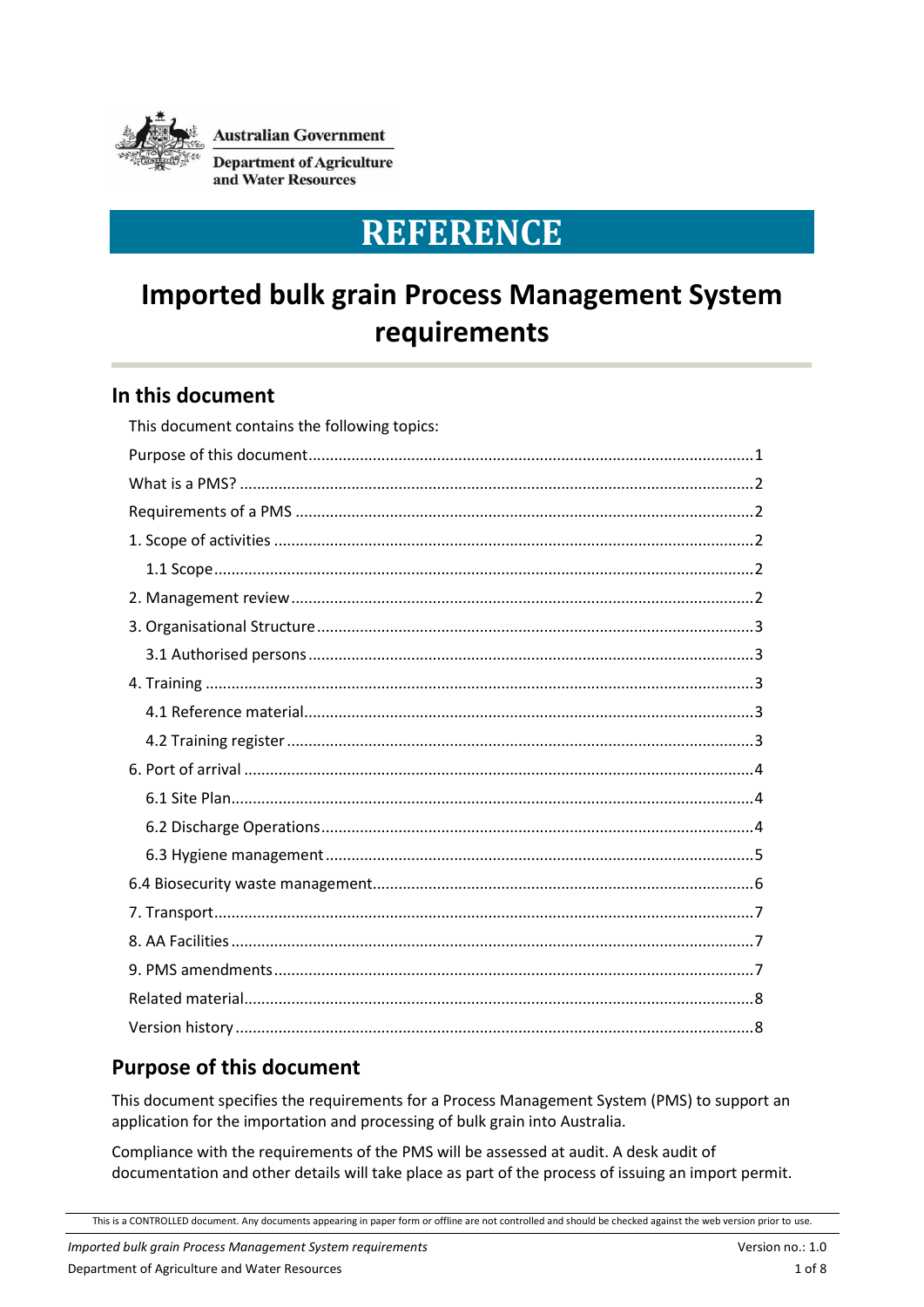This will be followed by a "physical" audit of the pathway to verify systems described within the PMS are in place and manage the biosecurity risk.

Unless specified otherwise, any references to 'the department' or 'departmental' means the Department of Agriculture and Water Resources.

Any procedures contained in other documents must be clearly referenced and be provided with the PMS for assessment.

## <span id="page-1-0"></span>**What is a PMS?**

The PMS is used to describe the processes that an importer (applicant) proposes to use to manage the importation, movement and processing of imported bulk grain. It must document the end-toend import pathway, movement, storage and processing of the grain and detail the parties responsible for actions/activities.

A department-approved PMS document is an import permit condition, therefore without an approved PMS an import permit will not be issued. It is important that the PMS be developed taking into consideration the requirements outlined in the *Guideline: Management of grain imported bulk in ship's hold*.

Key things to note include:

- please be aware that a PMS must cover all intended ports, storage and processing facilities.
- where activities are undertaken by a third party details must be provided and should include relevant contractual stipulations regarding conformance with the *Guideline: Management of grain imported bulk in ship's hold*.

## <span id="page-1-1"></span>**Requirements of a PMS**

The following sections provide a brief explanation of what is required to be listed in a PMS.

### <span id="page-1-2"></span>**1. Scope of activities**

Provides details on the scope of activities.

### <span id="page-1-3"></span>**1.1 Scope**

Contains the following standard words and a detailed list of all imported grain that will be covered by the document.

"The Process Management System details all the processes and procedures for managing the biosecurity risks of imported bulk grain during discharge, transport, handling, storage and processing/out loading."

A flow diagram showing the movement pathways of the imported bulk grain (and associated waste streams) from country of origin to completion of processing.

### <span id="page-1-4"></span>**2. Management review**

This section details the internal procedures/systems that are in place to ensure that all processes are undertaken as per the PMS. For example:

- commercial contracts
- supervisory/oversite activities
- reporting activities
- the type of action that is undertaken when a non-conformance is identified and how this is overcome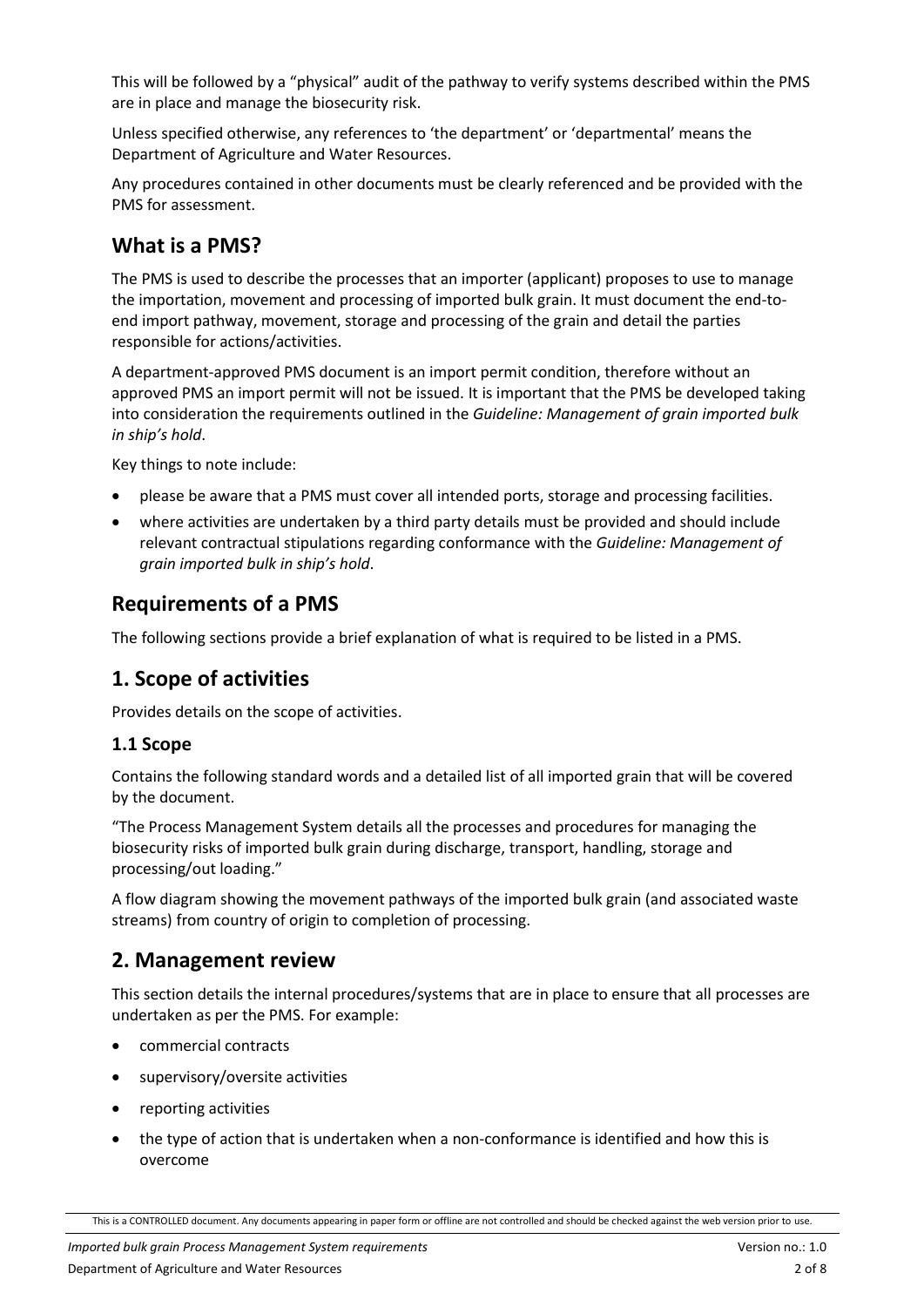reporting of non-conformances to the department

# <span id="page-2-0"></span>**3. Organisational Structure**

Provides details of the organisational structure of the organisation/sites.

### <span id="page-2-1"></span>**3.1 Authorised persons**

Details of all authorised persons who have functional responsibility for delivering roles within the PMS are listed here. This includes the names, positions of staff and their contact details (see example table below).

| <b>Company and</b><br><b>Position</b> | <b>Authorised person</b> |                       | <b>Duties/responsibilities</b>                                   | <b>Contact details</b> |
|---------------------------------------|--------------------------|-----------------------|------------------------------------------------------------------|------------------------|
| <b>Example</b>                        | <b>Name</b>              | <b>Qualifications</b> |                                                                  |                        |
| <b>Operations</b><br>Manager          | John Smith               |                       | Oversees all biosecurity<br>operations and directs<br>staff etc. | Phone:<br>Fmail:       |
| Quality<br>Manager                    | Joe Brown                |                       | <b>Transport Operations</b>                                      | Phone:<br>Fmail:       |

#### **Register of authorised persons and duties (example)**

### <span id="page-2-2"></span>**4. Training**

Details of the training provided to all persons involved in the movement of imported bulk grain, not covered by an AA.

This section includes the details on how staff will be trained in the delivery of their duties within the PMS, including the details of how staff handling imported bulk grain will be verified as competent in their roles and responsibilities.

### <span id="page-2-3"></span>**4.1 Reference material**

This section provides details of the type of reference material that staff have access to. For example, the AA requirements, the *Guideline: Management of grain imported bulk in-ship's hold*, *Reference: Conveyance standards for imported bulk grain*.

#### <span id="page-2-4"></span>**4.2 Training register**

Details of all trained personnel are listed here. This includes the names, training undertaken and the date of training (see example table below).

#### **Training register (example)**

| <b>Training</b> | <b>Team member</b> |                  | <b>Date</b> | <b>Trainer</b> |                  |
|-----------------|--------------------|------------------|-------------|----------------|------------------|
|                 | <b>Name</b>        | <b>Signature</b> |             | <b>Name</b>    | <b>Signature</b> |
|                 |                    |                  |             |                |                  |
|                 |                    |                  |             |                |                  |

This is a CONTROLLED document. Any documents appearing in paper form or offline are not controlled and should be checked against the web version prior to use.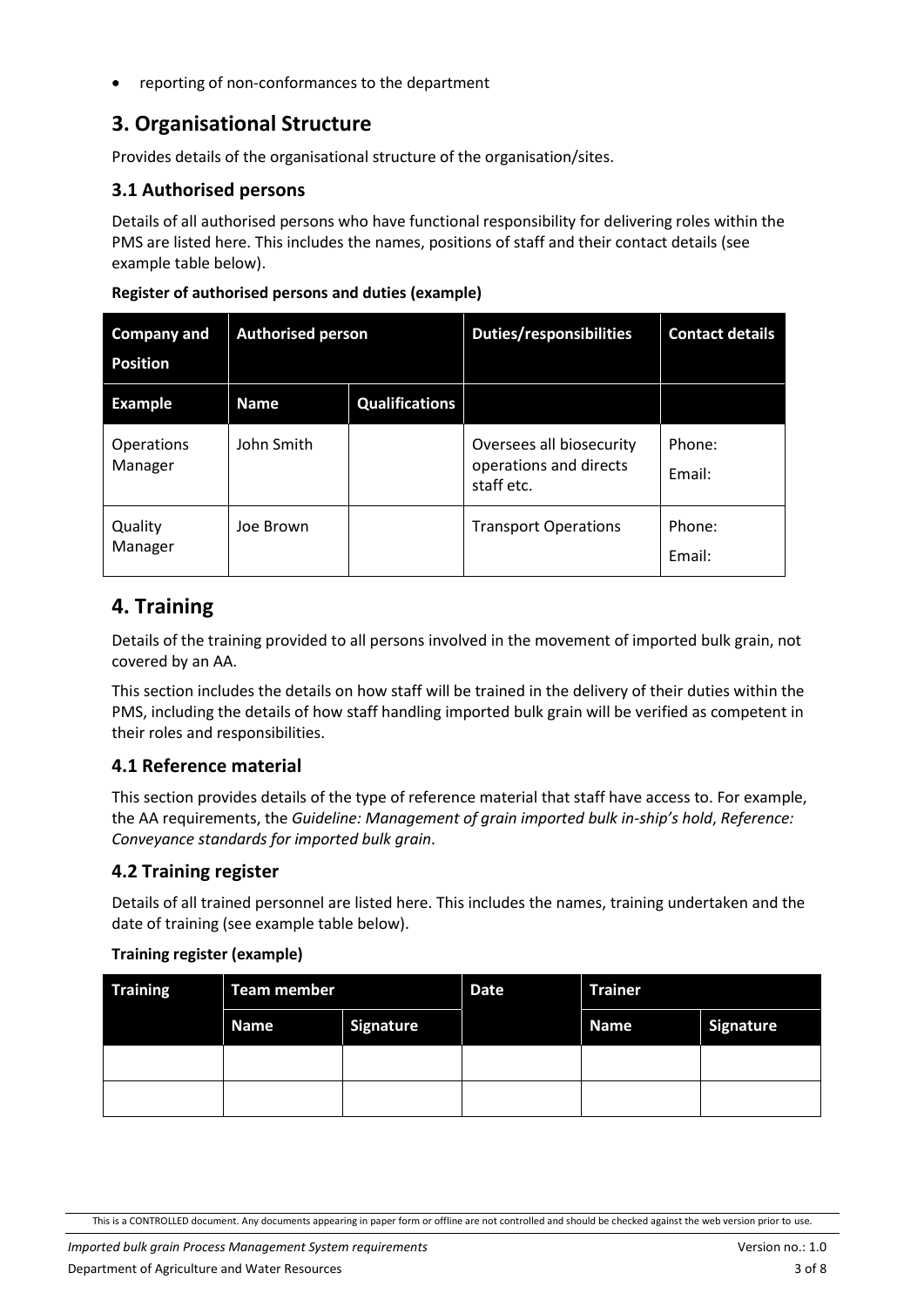# **5. Supply chain and assurance measures offshore**

This section provides details on the processes and procedures for each of the phases prior to the importation of bulk grain.

Must include:

- proposed import program and schedule
- a description of the of grain and country of origin
- whether the proposed import is genetically modified. If so, confirmation that have you obtained the relevant license/approval for import from the relevant government agencies
- description of crop production method. This must include information on type and scale of production for example broad acre production, mechanically harvested, large scale enterprise
- systems in place to control the source of the grain. This would incorporate any identity preservation processes and systems (contracts/agreements etc)
- information on any overseas government regulatory controls, associated certification/cooperative schemes, quality/grade (certification requirements will be supplied by the department during the application process)
- if applicable, description of any offshore processing (pre-cleaning, grading)
- description of the transport, storage and loading facilities (including locations, methods limiting cross contamination etc)
- details of all other commodities stored or loaded at or through the facilities (including those not being exported to Australia)

# <span id="page-3-0"></span>**6. Port of arrival**

#### <span id="page-3-1"></span>**6.1 Site Plan**

A site plan for each port of discharge showing berth, grain discharge, flow/transfer paths, temporary storage areas, waste collection and outloading/dispatch areas. The site plan must also include:

- physical address of wharf site
- location, shape and dimensions of the site boundary
- location of entry and exit points on the site boundary
- names and locations of the following roads:
	- o roads immediately adjacent to the site boundary, and
	- o site access roads
- location of car parking for departmental officers
- function and locations of permanent structures within the site
- location of traffic zones for vehicles/machinery within the site
- location of emergency assembly areas
- location of first aid points.

### <span id="page-3-2"></span>**6.2 Discharge Operations**

Description of discharge operations including:

a list of products typically handled by equipment used for discharge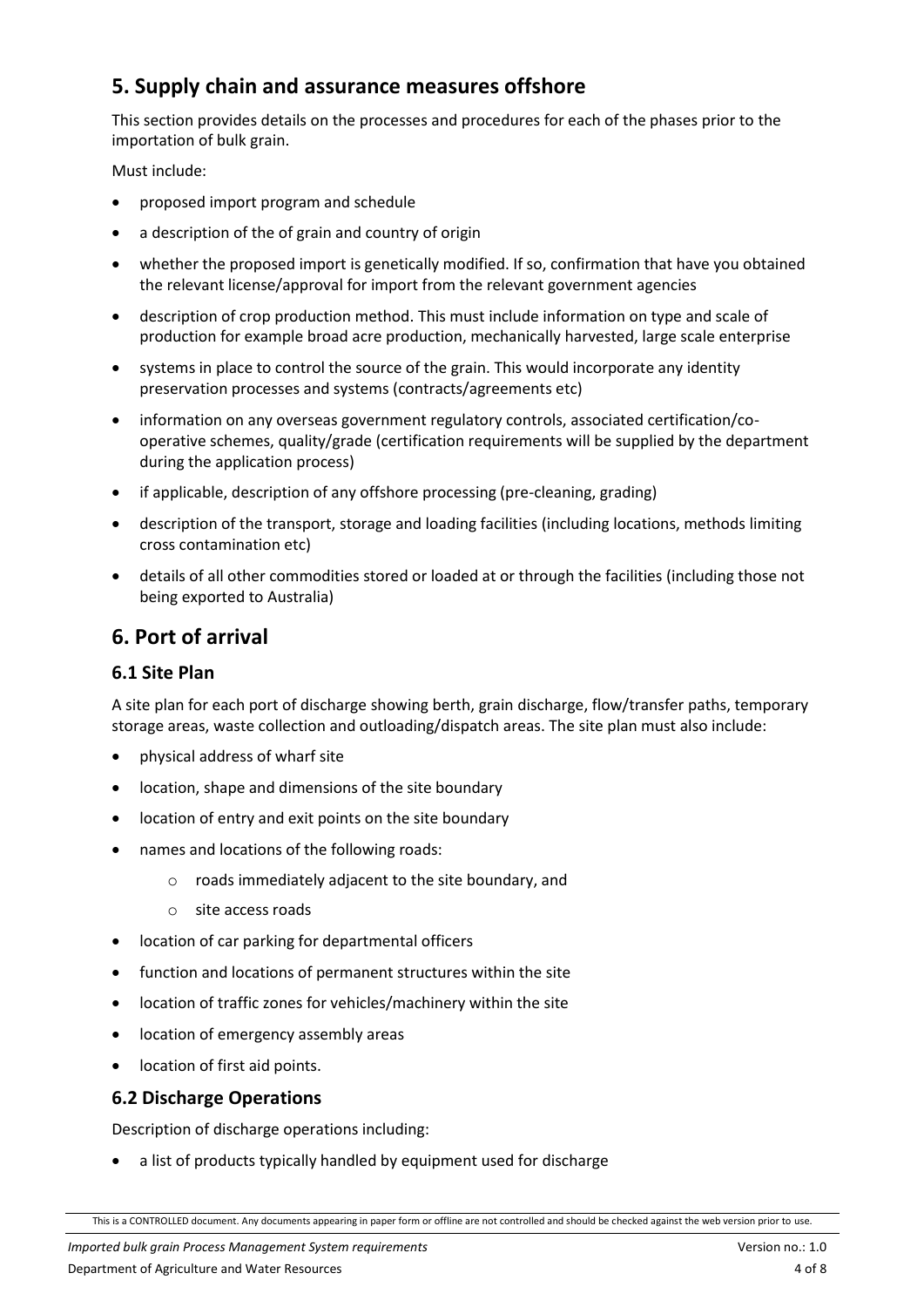- the systems in place to identify and manage grain subject to biosecurity control
- details of any quality management systems in place at the facility and any valid certification
- a process for calibration of equipment (i.e. scales, weighbridges etc.)
- details of processes and associated procedures of unloading and subsequent outloading operations including:
	- o description of method of discharging grain from vessel (i.e. grab)
	- $\circ$  details of how the grain will be moved following discharge (i.e. hopper to truck or hopper to conveyor) for transport to storage
	- o description of equipment used in wharf-side handling of grain
	- o method of measurement and recording of tonnage of grain discharged from vessel
	- o spill management and cleaning regime (including details of equipment and subsequent cleaning/decommissioning)
	- o identification and management of biosecurity waste
	- o dust control measures
	- o identity preservation procedures
	- o management of equipment used in cleaning
- if grain is to be moved to multiple sites following discharge a detailed description of how this will be managed (including inventory management).
- nominated points of contact (roles and responsibilities).

#### <span id="page-4-0"></span>**6.3 Hygiene management**

This section includes the following work procedures for hygiene management:

- cleaning of discharge and loading areas and equipment used to handle goods subject to biosecurity control including:
	- o frequency of cleaning
	- o areas to be cleaned
	- o method of cleaning
- preventing grain and residues leaving the site on personnel e.g. use of dedicated or disposable clothing and footwear
- pest control program:
	- o use of insecticides/fumigants, rodenticides, baits and/or traps
	- o frequency of pest monitoring
	- o a site plan with numbered bait stations
	- $\circ$  contract details for 3<sup>rd</sup> party pest control providers (if applicable)
- weed control program:
	- o the use of herbicides
	- o frequency of monitoring
	- $\circ$  contract details for 3<sup>rd</sup> party weed control provider (if applicable)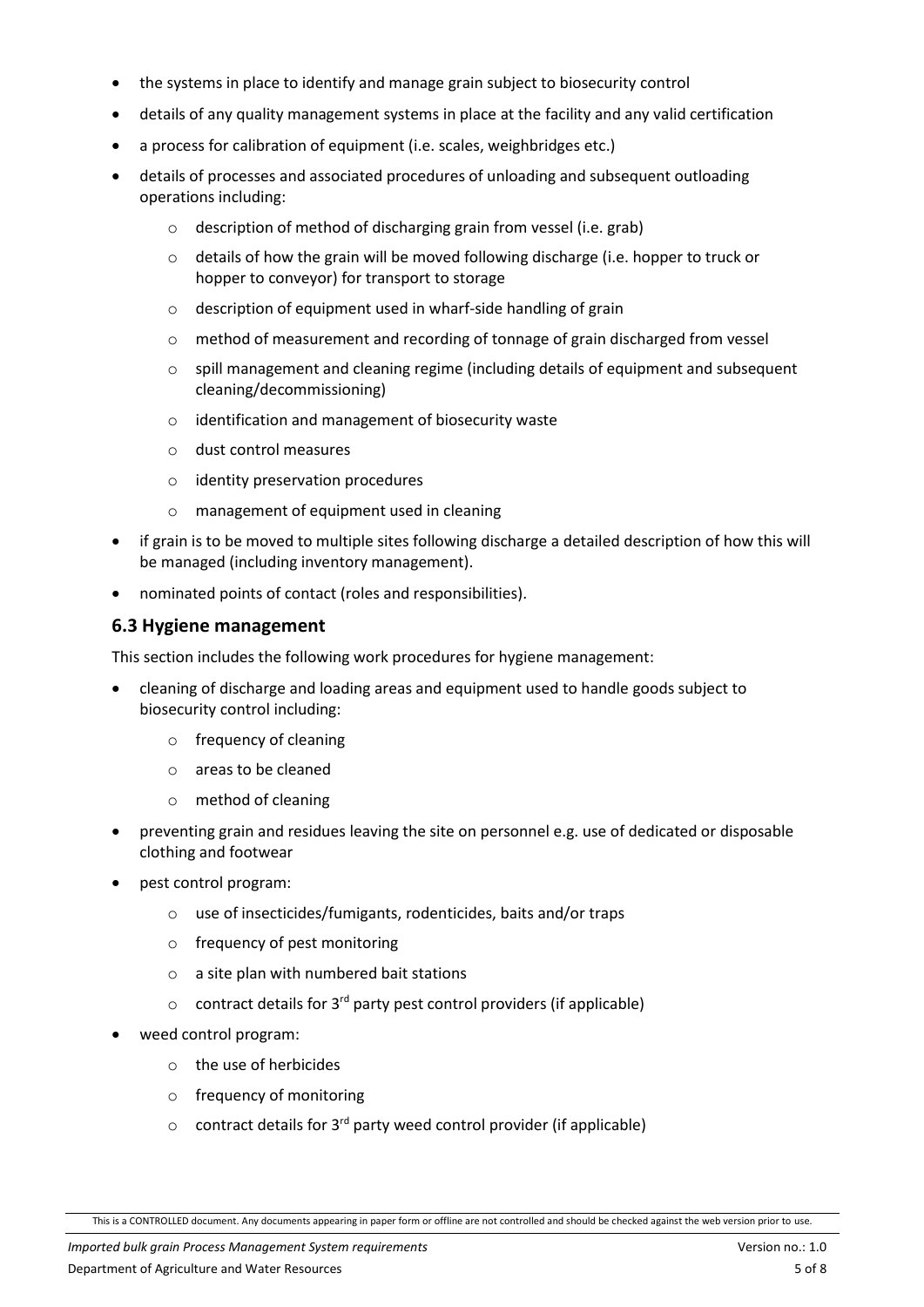#### <span id="page-5-0"></span>**6.4 Biosecurity waste management**

This section includes:

- a description of the material that will be collected as biosecurity waste e.g. spillages, screenings, residues
- projected tonnage and volume of waste to be generated for each unloading
- work procedures for biosecurity waste management including:
	- o collection
	- o storage
	- o disposal
- details of any offsite biosecurity waste disposal arrangements including the method of disposal and the department approved waste transporter and disposal site.

#### **6.5 Decommissioning**

This section outlines work procedures for decommissioning discharge and loading areas and equipment on completion of discharge and prior to use with domestic grain and includes:

- cleaning procedures
- flushing procedures (if applicable)
	- o tonnage of domestic grain to be used
	- o management of grain prior to flushing
- inspection procedures.

#### **6.6 Records**

This section outlines work procedures for record keeping including:

- grain delivery records
- waste records
	- o tonnage of waste collected
	- o tonnage of waste disposed including the date and method of disposal
- cleaning records
- maintenance records
- pest and weed control records.

Note: details must be provided for any electronic storage of records and subsequent access of records.

### **6.7 Reporting**

This section outlines what must be reported to the department during operations with imported grain including:

- notification of the site operating hours (along with any alteration to these hours) for the discharge of imported grain
- notification of planned decommissioning activities
- reportable biosecurity incidents including those such as:
	- o large spillage

This is a CONTROLLED document. Any documents appearing in paper form or offline are not controlled and should be checked against the web version prior to use.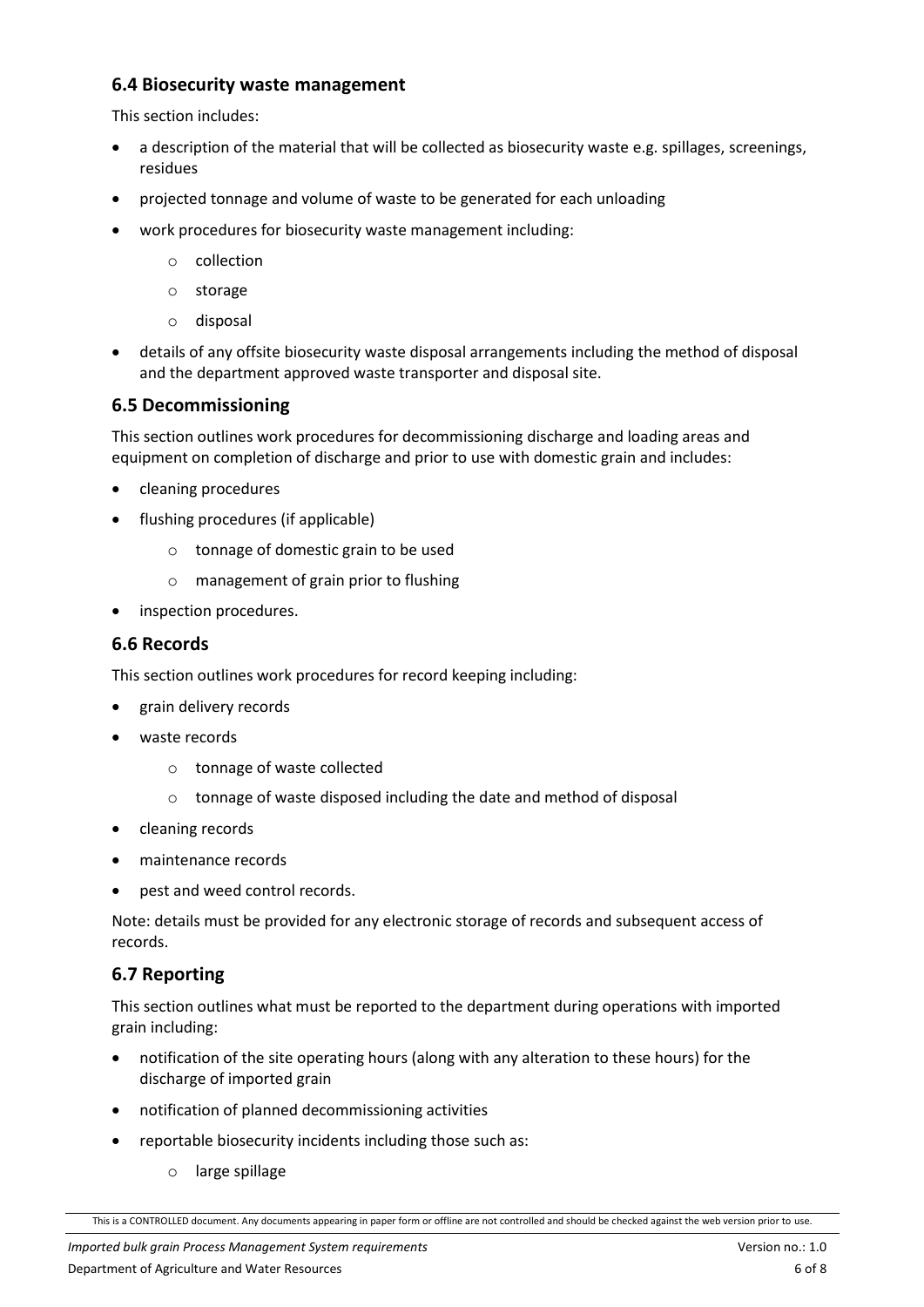- o cross contamination between imported and domestic grain
- intent to change the department-approved PMS.
- daily provision of discharge and outload records. Must complete the *imported bulk grain delivery record* and the *Bulk Grain Reconciliation* spreadsheet provided by the Department.

## <span id="page-6-0"></span>**7. Transport**

This section includes work procedures for managing conveyances for compliance with the department's *Guideline*: *Conveyance standards for imported bulk grain* prior to movement of imported bulk grain; and procedures for managing conveyances prior to movement of the byproducts of imported bulk grain still subject to biosecurity control.

Any movements of grain or grain by-products still subject to biosecurity control must be described including:

- description of means of conveyance
- description of route
- distance
- company and responsible persons
- details of how requirements of conveyance standard will be met and maintained
- hours of operation including detail on how a conveyance will be secured or cleaned when not in use
- description of driver training in biosecurity awareness
- details of decommissioning process following completion of imported bulk grain or by-product transport
- details of Emergency Notification and Recovery Procedures in case of transport accident including responsible parties, details of equipment, training, contact details, disposal of waste from spills, decommissioning of equipment used.

### <span id="page-6-1"></span>**8. AA Facilities**

This section provides details of the storage and processing sites for the imported grain and must include:

- details of the site/s to be used to store and process imported grain and by-products:
	- o name of company/site
	- o street address
	- o AA number
	- o points of contact (phone, email)
- details of storage and processing operations must be outlined in the relevant AA Site Operations Manuals.

### <span id="page-6-2"></span>**9. PMS amendments**

This section provides details on who is responsible for controlling the PMS and the process for making amendments.

Note: The department must be notified at least 15 business days prior to the proposed date of any changes to the PMS.

This is a CONTROLLED document. Any documents appearing in paper form or offline are not controlled and should be checked against the web version prior to use.